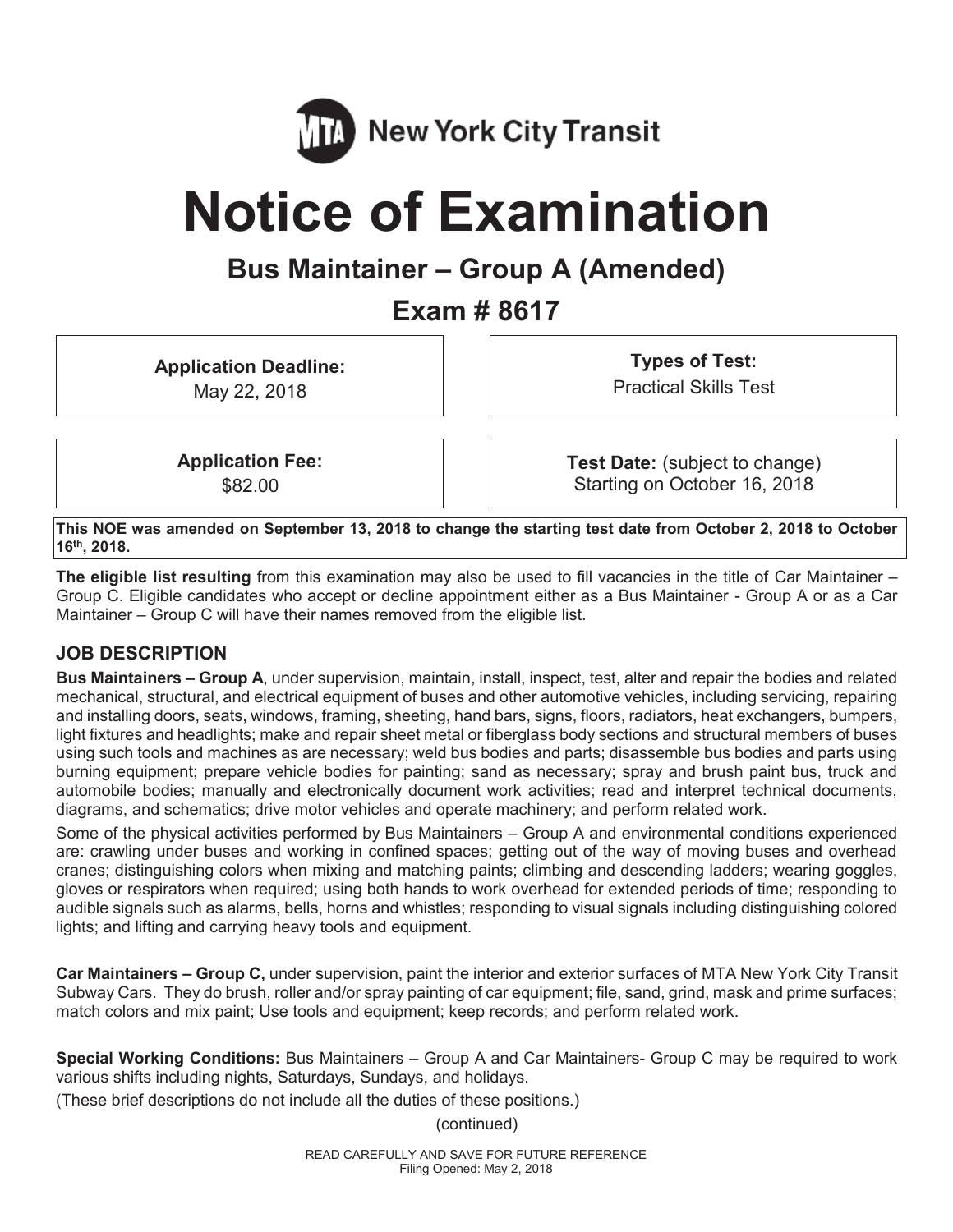The current minimum salary for Bus Maintainer – Group A is \$30.8124 per hour for a 40-hour week, with an increase to \$36.2499 in the sixth year. The current minimum salary for Car Maintainer – Group C is \$32.1731 per hour for a 40-hour week, with an increase to \$37.8507 in the sixth year. These rates are subject to change. The benefits of these positions include, but are not limited to, night and weekend salary differentials, paid holidays, vacations, sick leave, a comprehensive medical plan, and a pension plan.

# **HOW TO QUALIFY**

**Education and Experience Requirements:** By the **last day of the Application Period,** you must have:

- 1. Four years of full-time, satisfactory experience as a journey-level mechanic (i.e., a fully-trained, knowledgeable, experienced, proficient and competent mechanic) performing collision work, body and fender work, and automotive welding on passenger automobiles, trucks, or buses; or performing air frame repair; or
- 2. Three years of full-time satisfactory experience at the journey level as described in paragraph "1." above, plus completion of one of the following listed below before obtaining your journey-level experience:
	- A. Two years of full-time, satisfactory experience as a mechanic's helper, apprentice, or trainee performing or assisting in the work described above; or
	- B. Graduation from a vocational high school with a major course of study in auto body and collision repair, auto mechanics or a closely related field; or
	- C. Graduation from a trade school or technical school with a major course of study in auto body and collision repair, auto mechanics, or a closely related field, totaling 600 hours; or
	- D. An AAS degree or higher in auto body and collision repair, auto mechanics or a closely related field, from an accredited college or university.

Vocational high school, trade school or technical school education must be approved by a State's Department of Education or a recognized accrediting organization. The College or University must be accredited by regional, national, professional or specialized agencies recognized as accrediting bodies by the U.S. Secretary of Education, and by the Council for Higher Education Accreditation (CHEA).

**The following types of experience are not acceptable:** automotive engine and transmission mechanic; automobile or truck assembly line mechanic; dealership make-ready mechanic; gas station attendant; specialty replacement shop mechanic; salvage and junkyard mechanic; sheet metal worker; iron worker; and similar positions.

Only those who meet the education and experience requirements will be summoned to take the practical skills test. You are responsible for determining whether you meet the qualification requirements for this examination prior to submitting your application. If you are marked "Not Qualified" your application fee will **not** be refunded to you and you will **not** receive a score.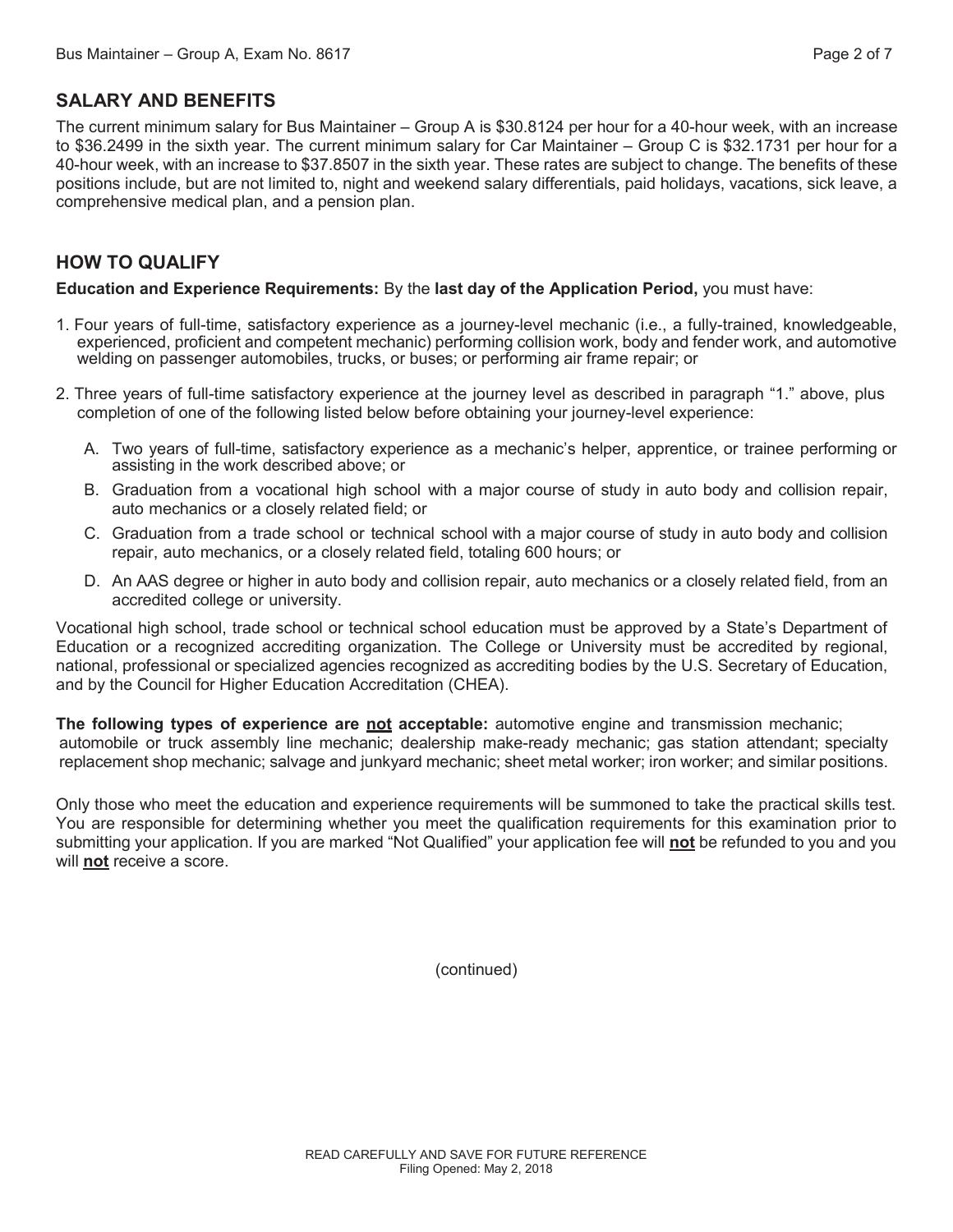# **REQUIREMENTS TO BE APPOINTED**

#### **Driver License Requirement:**

**Bus Maintainers – Group A:** At the time of appointment, you must possess either:

- 1. A Class B Commercial Driver License (CDL) valid in the State of New York with a passenger endorsement and no disqualifying restrictions that would preclude the performance of the duties of this title; or
- 2. A Motor Vehicle Driver License valid in the State of New York and a Learner Permit for a Class B CDL valid in the State of New York with a passenger endorsement and no disqualifying restrictions.

If you qualify under "2" above, your appointment will be subject to the receipt of a Class B CDL valid in the State of New York with a passenger endorsement and no disqualifying restrictions at the end of a special training course in bus operation.

If you fail to successfully complete the special training course in bus operation, including the receipt of a Class B CDL valid in the State of New York with a passenger endorsement and no disqualifying restrictions, you will be terminated. If you have serious moving violations, license suspensions or an accident record you may be disqualified.

The Class B CDL, as described above, must be maintained for the duration of your employment in the title. Such license and/or Learner Permit must not include any restrictions which would preclude the performance of Bus Maintainer – Group A work.

**Medical Requirement:** Medical guidelines have been established for the positions of Bus Maintainer – Group A and Car Maintainer-Group C. You will be examined to determine whether you can perform the essential functions of the positions of Bus Maintainer – Group A and Car Maintainer- Group C. Where appropriate, a reasonable accommodation will be provided for a person with a disability to enable him or her to take the examination, and/or perform the essential functions of the job.

**Drug Screening Requirement:** You must pass a drug screening in order to be appointed, and if appointed, you will be subject to random drug and alcohol tests for the duration of your employment. Additionally, if you have tested positive on a drug or alcohol test or had a refusal to test during pre-employment or while employed by a Federal DOTregulated employer during the applicable period, you must have completed the Substance Abuse Professional (SAP) process required by federal law in order to be appointed to this safety-sensitive position.

**Residency:** New York City residency is not required for these positions.

**English Requirement:** You must be able to understand and be understood in English.

**Proof of Identity:** Under the Immigration Reform and Control Act of 1986, you must be able to prove your identity and your right to obtain employment in the United States prior to employment with MTA New York City Transit.

# **HOW TO OBTAIN AN APPLICATION**

During the application period, you may obtain an *Application* for this examination online at http://www.mta.info/nyct/hr/appexam.htm or in person at the MTA New York City Transit Exam Information Center as indicated below:

**MTA New York City Transit Exam Information Center:** Open Monday through Friday, from 9 AM to 3 PM, in the lobby at 180 Livingston Street, Brooklyn, New York. Directions: take the A, C, F or R trains to the Jay Street-Metro Tech Station, or the 2, 3 or G train to the Hoyt Street Station.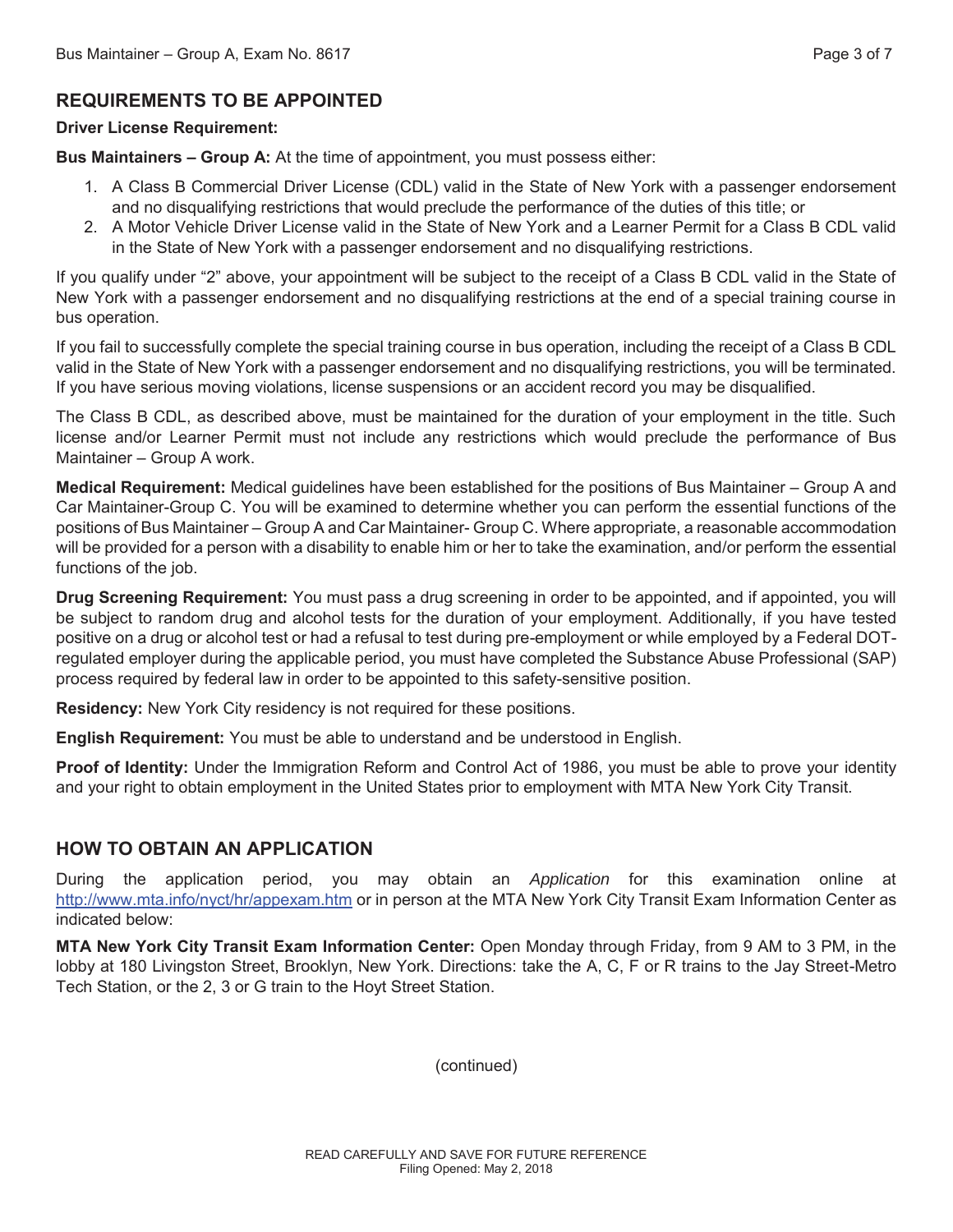# **REQUIRED FORMS**

- 1. **Application:** Make sure that you follow all instructions included with your *Application*, including payment of fee. Save a copy of the instructions for future reference.
- 2. **Education and Experience Test Paper:** Write your social security number in the box at the top of the cover page, and the examination title and number in the box provided. This form must be filled out completely and in detail for you to receive your proper rating. Keep a copy of your completed Education and Experience Test Paper for your records.
- 3. **Foreign Education Fact Sheet (Required only if you need credit for your foreign education for this examination):** If you were educated outside the United States, you must have your foreign education evaluated to determine its equivalence to education obtained in the United States. The services that are approved to make this evaluation, as well as instructions on how to submit this evaluation are listed in the Foreign Education Fact Sheet included with your application packet. When you contact the evaluation service, ask for a "document-by document" (general) evaluation of your foreign education.

# **HOW TO SUBMIT AN APPLICATION AND PAY THE APPLICATION FEE**

If you believe you meet the requirements in the *How to Qualify* section and you are not requesting a Fee Waiver, **you may apply by mail or online**. MTA New York City Transit will **not** accept applications in person.

#### **Applications by Mail must:**

- 1. Include all the required forms, as indicated in the Required Forms section above.
- 2. Be postmarked by the last day of the application period.
- 3. Be mailed to the address in the *Correspondence Section* of this notice.
- 4. Include the appropriate fee in the form of a money order.

#### **The Money Order (Postal Money Order Preferred) must:**

- 1. Be made payable to MTA New York City Transit.
- 2. Be valid for one year.
- 3. Have the following information written on it: your name, home address, the last four digits of your social security number, and the exam title and exam number.
- 4. Include the appropriate fee in the form of a money order.

Cash and personal checks will **not** be accepted.

Save your money order receipt for future reference and proof of filing an *Application.* 

#### **Online Applications:**

- 1. Apply using http://mta.info/nyct/hr/appexam.htm by the last day of the application period.
- 2. Log into your existing account or create a new account online to apply.
- 3. Follow the steps to submitting an application.
- 4. A confirmation number will appear on the same page after submitting your Application.
- 5. Below the confirmation number, a Pay Examination Fee button will appear for you to click to open the payment page.
- 6. A major credit card or a bank card associated with a bank account must be used when paying the application fee.
- 7. You will be sent a confirmation email after you submit payment for the application fee.

Computers with internet access are available on a limited basis at branches of the New York Public Library, the Brooklyn Library and the Queens Library to patrons with a valid library card.

Save your confirmation numbers for future references and proof of filing an *Application.*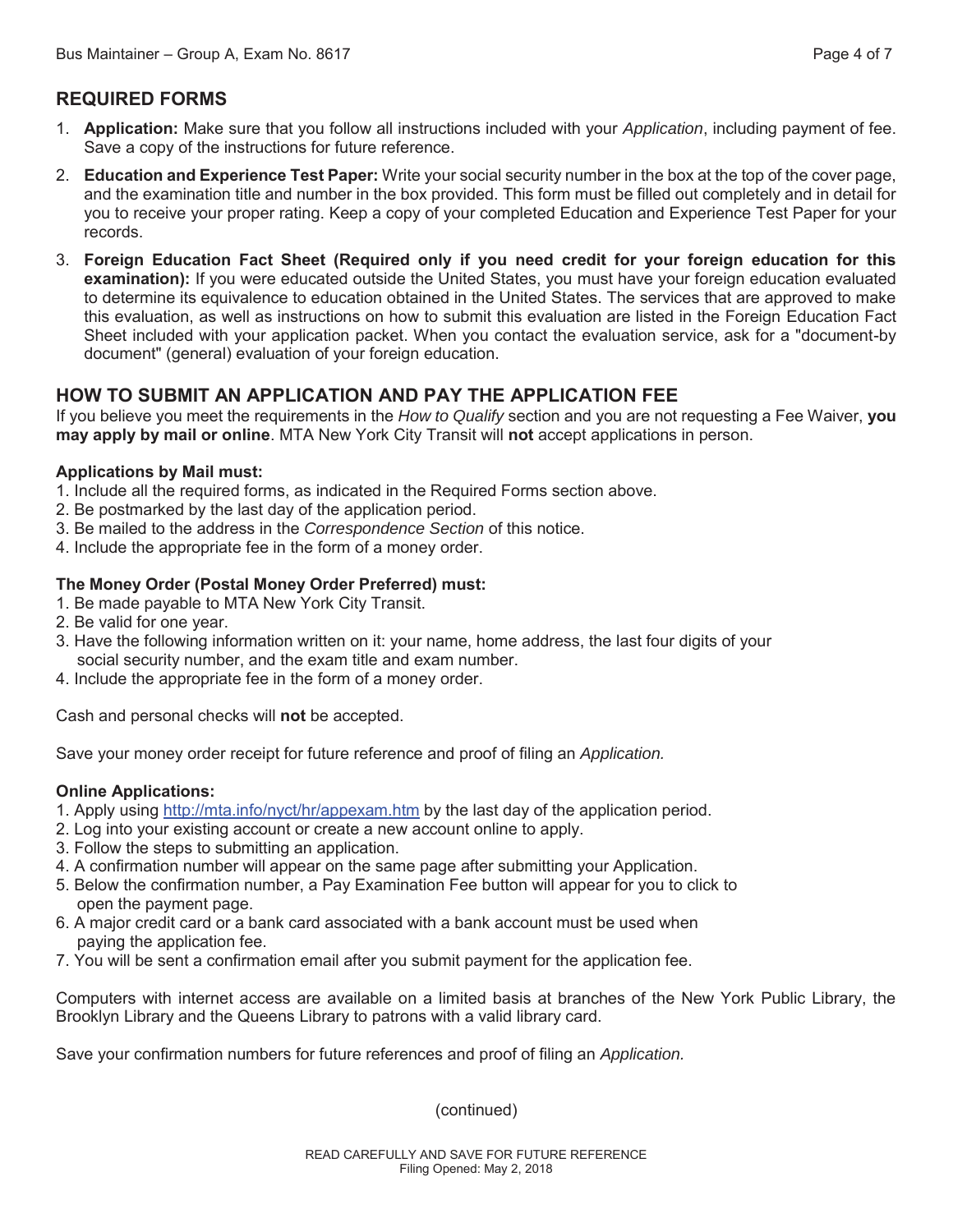#### **HOW TO SUBMIT AN APPLICATION WHEN REQUESTING A FEE WAIVER**

Applicants who wish to request a Fee Waiver may obtain an *Application* in person at the MTA New York City Transit Exam Information Center as indicated above, or online at http://mta.info/nyct/hr/appexam.htm, and must submit the *Application* and required forms by mail to the address in the Correspondence section below **by the last day of the application period**.

MTA New York City Transit will not accept applications in person. Additional information on how to request an application fee waiver is available with the Application.

#### **ADMISSION LETTER**

An *Admission Letter* will be mailed to you about 10 days before the first date of the practical skills test. If you do not receive an *Admission Letter* at least 4 days before the first test date, you may obtain a duplicate letter at the MTA New York City Transit Exam Information Center (as indicated above). A paper copy of the *Admission Letter* is your ticket for admission to the test.

# **THE TEST**

The test will consist of a competitive practical skills test. A score of at least 70% is required to pass the competitive practical skills test. Your score on the competitive practical skills test will be used to determine your place on the eligible list.

Veterans' or Disabled Veterans' credit will be granted only to eligible passing candidates who request that they be applied. Veterans' or Disabled Veterans' credit should be requested at the time of application, but must be requested before the date the eligible list is established. Claims for Veterans' or Disabled Veterans' credit cannot be made once the eligible list is established.

The practical skills test will measure your ability to maintain and repair bodies, undercarriages, and associated components of buses, automobiles, and trucks, and may include: body sheeting repair, preparation, and painting; the proper use and selection of tools, machinery, and materials; fabrication and welding; reading and interpreting specifications and drawings; relevant mathematical calculations; and other related areas.

# **TEST ADMINISTRATION GUIDELINES**

**Warning:** You are not permitted to enter the test site with cellular phones, smart watches, beepers, pagers, cameras, portable media players, or other electronic devices. Calculators are **not** permitted. Electronic devices with an alphabetic keyboard or with word processing or data recording capabilities such as planners, organizers, etc. are prohibited. If you use any of these devices in the building at any time before, during or after the test, you may not receive your test results, your test score may be nullified, and your application fee will not be refunded.

You may not have any other person, including children, present with you while you are being processed for or taking the test and no one may wait inside the test site while you are taking the test.

**Required Identification:** You are required to bring one (1) form of valid (non-expired) signature and photo bearing identification to the test site. The name that was used to apply for the exam must match the first and last name on the photo ID. A list of acceptable identification documents is provided below. If you do not have an acceptable ID, you may be denied testing. Acceptable forms of identification (bring one) are as follows: state issued driver's license, state issued identification card, US Government issued passport, US Government issued military identification card, US Government issued Alien Registration Card, employer identification card with photo, or student identification card with photo.

**Leaving:** You must leave the test site once you finish the test. If you leave the test site after being fingerprinted but before finishing the test, you will not be permitted to re-enter. If you disregard this instruction and re-enter the test site, you may not receive your test results, your test score may be nullified, and your application fee will not be refunded.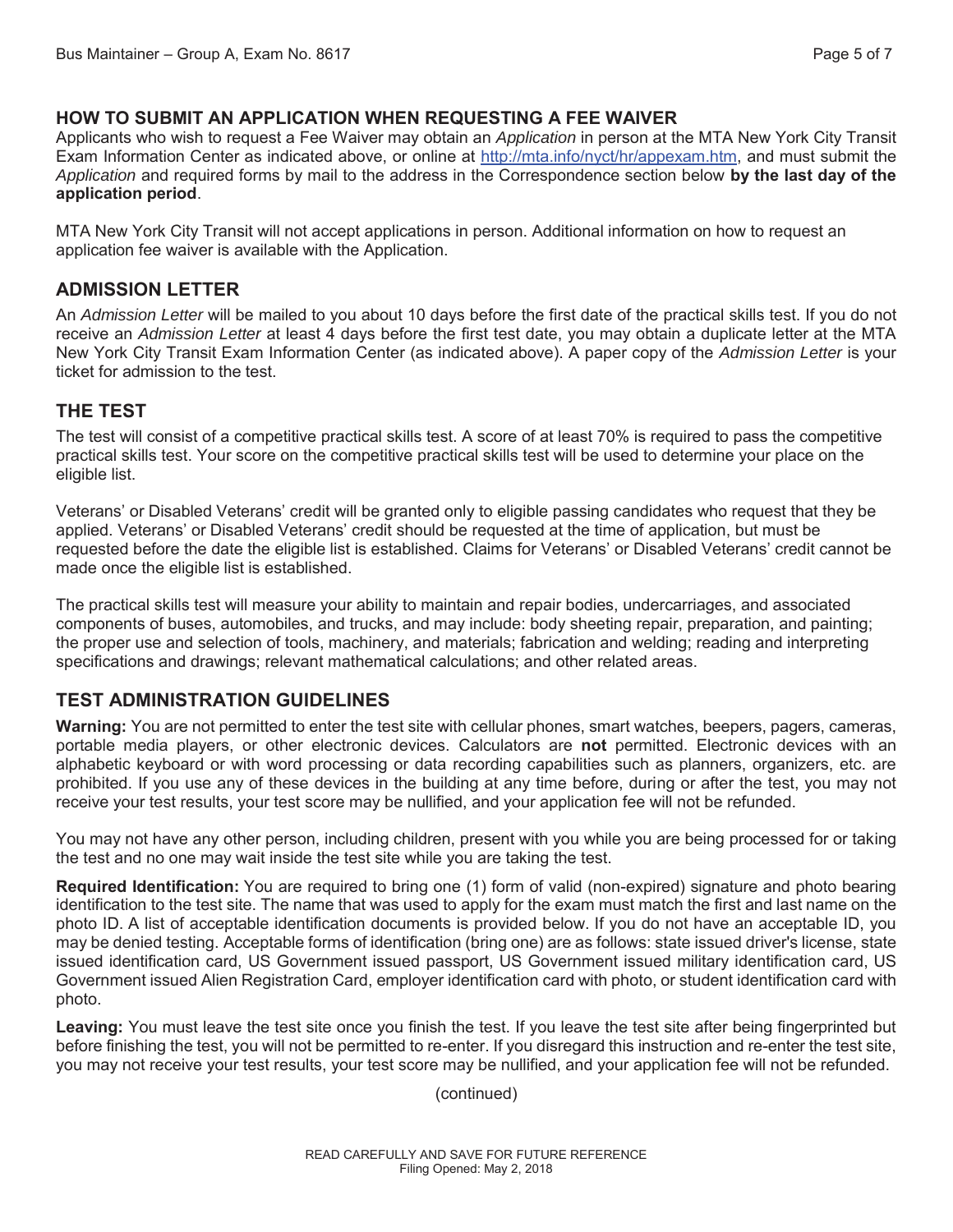# **THE TEST RESULTS**

If you meet the qualifying education and experience requirements and pass the competitive practical skills test, your name will be placed in final score order on an eligible list and you will be given a list number. You will be notified by mail of your test results. You will be considered for appointment when your name is reached on the eligible list.

#### **SPECIAL ARRANGEMENTS**

**Special Test Accommodations:** If you plan to request special testing accommodations due to disability or an alternate test date due to your religious beliefs, follow the instructions included with your *Application* and mail your request to the address found in the "Correspondence Section" below no later than 30 days prior to the scheduled test date.

**Make-Up Test:** You may apply for a make-up test if you cannot take the test on the scheduled test date for any of the following reasons:

- 1. Compulsory attendance before a public body;
- 2. On-the-job injury or illness caused by municipal employment where you are an officer or employee of the City;
- 3. Absence from the test within one week following the death of a spouse, domestic partner, parent, sibling, child or child of a domestic partner where you are an officer or employee of the City;
- 4. Absence due to ordered military duty;
- 5. A clear error for which MTA New York City Transit is responsible; or
- 6. A temporary disability, pregnancy-related, or child-birth-related condition preventing you from taking the test.

To request a make-up test, mail your request with your documentation of special circumstances to the address found in the "Correspondence" section below within 60 days of your scheduled test date or within 90 days following termination of your military duty.

#### **ADDITIONAL INFORMATION**

**Promotional Examination:** A promotion examination for this title is being held for eligible MTA New York City Transit employees. The names appearing on the promotion list will be considered first in filling vacancies.

**Training:** Candidates hired as Bus Maintainer – Group A will be required to complete and pass all parts of a training course in bus maintenance operations as a condition of passing probation. If you do not successfully complete this training course, you will be terminated.